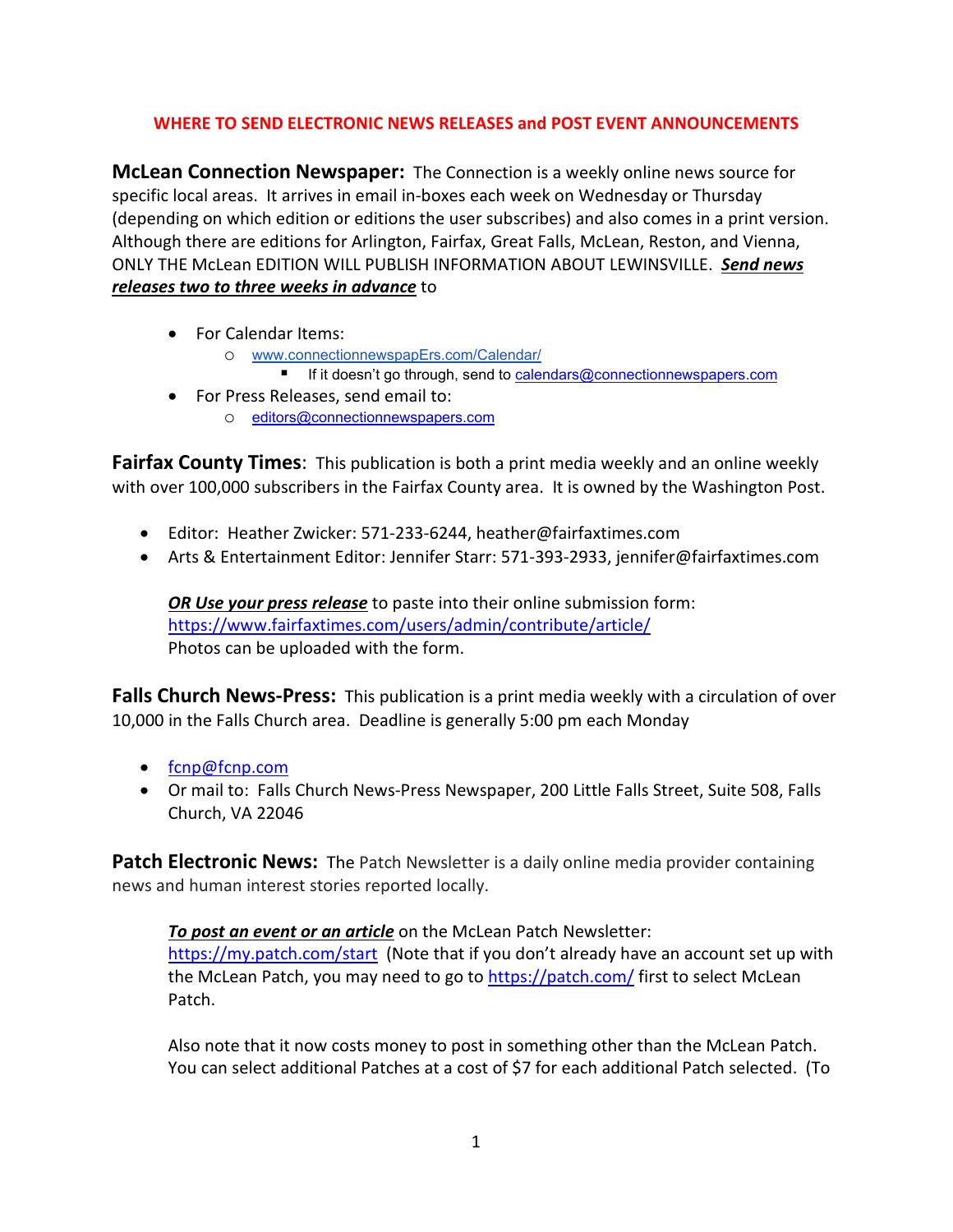do this, post in the McLean Patch, and promote to Vienna, Tysons, and Falls Church - \$28.00). Rarely, do we post in Arlington, but that is possible.

**Sun Gazette Newspapers** (serving Great Falls, McLean, Oakton, Vienna, and Arlington): Published Thursdays.Send press releases two weeks in advance, but at least by the previous Friday. Note:

• Scott McCaffrey, Managing Editor, 703-738-2532. [smccaffrey@sungazette.net](mailto:smccaffrey@sungazette.net)

# **Neighborhood Next Door:**

Person posting must be a member of nextdoor.com. Apply at nextdoor.com using the church's address for the appropriate local community. Post on this website have attracted participants.

• <https://nextdoor.com/events/calendar/>

## **Tysons Reporter** [\(https://www.tysonsreporter.com/\)](https://www.tysonsreporter.com/)

This is an online newsletter designed for residents in the Tysons area. It mainly has news of commercial interest in the area. But occasionally we try to send them event items. Not sure if they ever use our material.

• [news@tysonsreporter.com](mailto:news@tysonsreporter.com)

# **Tysons News Feed** (Orrin Konheim)

He is interested in news of political/current affairs events only. Nothing religious.

• [tysonsnewsfeed@gmail.com](mailto:tysonsnewsfeed@gmail.com)

**Washington Post:** This publication is both print and online media daily. It would be rare for your news story to be published here, but it's always worth a try.

- Recently, we have only posted musical events in the Friday Lively Arts section. We use the mini tabloid ad listing @\$126/ad and run on Fridays. We have a small Music logo that we use for this ad.
- Other possibilities at the Post are these, but we haven't used in some years, so some of this info may need updating:
	- Thursday Fairfax Living Section, Jean Mack, Office Manager (she keeps the event calendar), 703-383-5112. [fxliving@washpost.com](mailto:fxliving@washpost.com)
	- [metro@washpost.com](mailto:metro@washpost.com)

*To submit an event*, the Washington Post provides this information: Our listings are broken down into the following categories: Pop Music Concerts, Classical Music Concerts, Museums, Theater, Dance, Comedy and Film. We include events in the District; Montgomery, Prince George's, Calvert, Charles and St. Mary's counties in Maryland; and the area including Arlington, Fairfax, Loudoun and Prince William counties and the city of Alexandria in Virginia.

If you'd like your event to be considered, please email the event name, date, time,